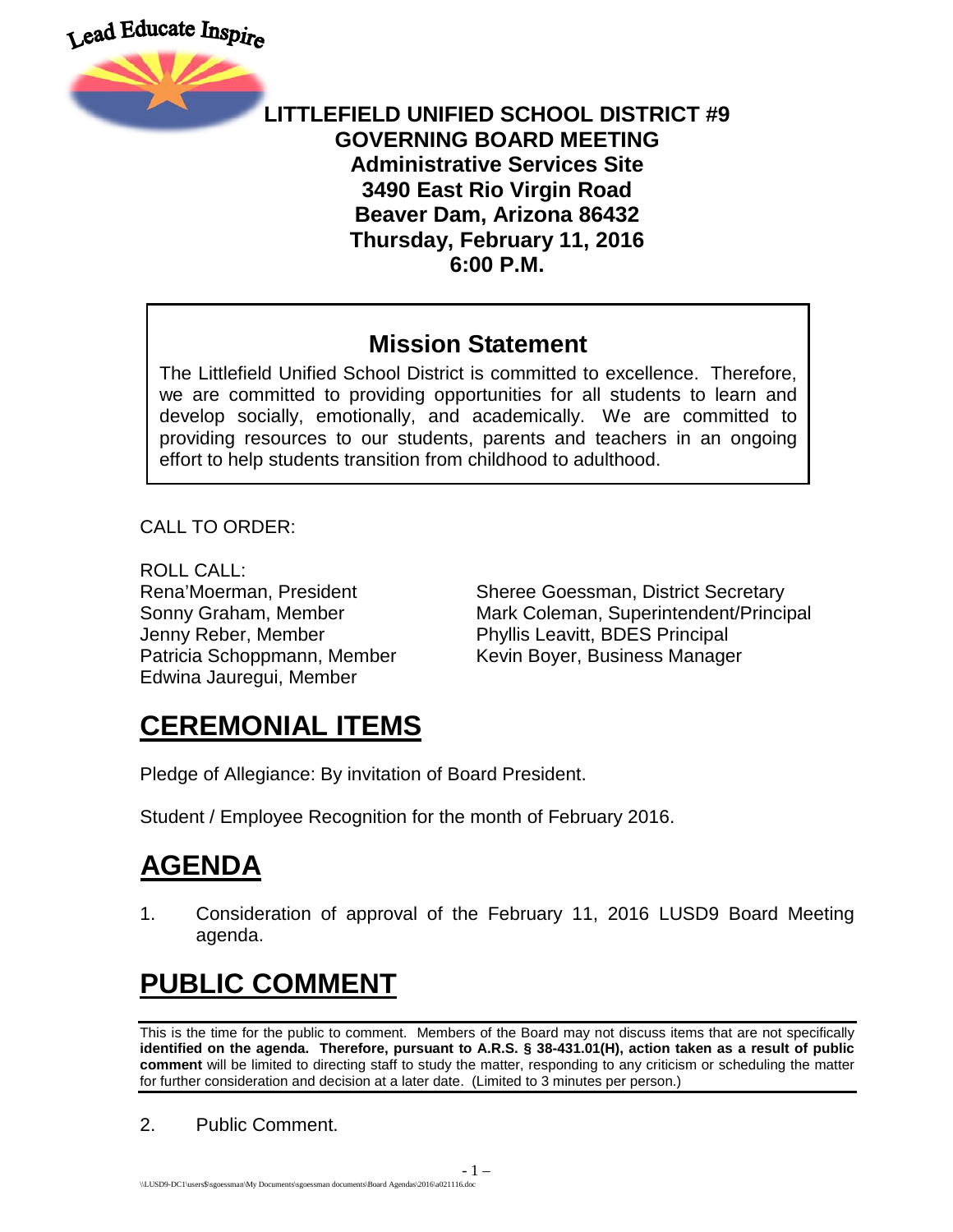

## **INFORMATION AND DISCUSSION:**

- 3. Mr. Boyer, Business Manager.
	- a. Student Activity Account Balance.
	- b. Budget Update.
	- c. Food Service Financial.
	- d. Elementary Water Heater Bids.
	- e. Prop 123.
- 4. Mrs. Leavitt, Elementary Principal a. School update.
- 5. Board Reports.

# **CONSENT AGENDA**

Approval of Routine Orders of Business. Documentation concerning the matters on the Consent Agenda may be reviewed at the Littlefield Unified School District Office, located at 3490 East Rio Virgin Road, Beaver Dam, Arizona. Any Board Member may request an item be pulled off the agenda for further discussion.

- 6. Consideration of approval of the January 6, 2016 Work Session Minutes, the January 14, 2016 Regular Board Meeting Minutes, and the February 3, 2016 Special Board Meeting Minutes.
- 7. Consideration of approval of Vouchers:
	- a. LUSD9 Payroll Vouchers: 16/1616, 17/1716, 18/1816.
	- b. LUSD9 Vouchers: 1017 & 1018.

(Members of the public may view the content of the vouchers 24 hours prior to the board meeting in the district office.)

8. Consideration of approval of FY 2015/2016 Classified Personnel Ratification as per the attached list, including the following:

| <b>Name</b>      | <b>Position</b>            | <b>Effective</b><br>Date |
|------------------|----------------------------|--------------------------|
| Ruth Chamberlain | Substitute – Food Services | 01/26/2016               |

9. Consideration of the following staff resignations/terminations:

| Namel           | <b>Position Location</b> | <b>Last Day</b> |
|-----------------|--------------------------|-----------------|
| Edwina Jauregui | Substitute Aide          | 01/25/2016      |

#### **ACTION ITEMS AND/OR DISCUSSION**